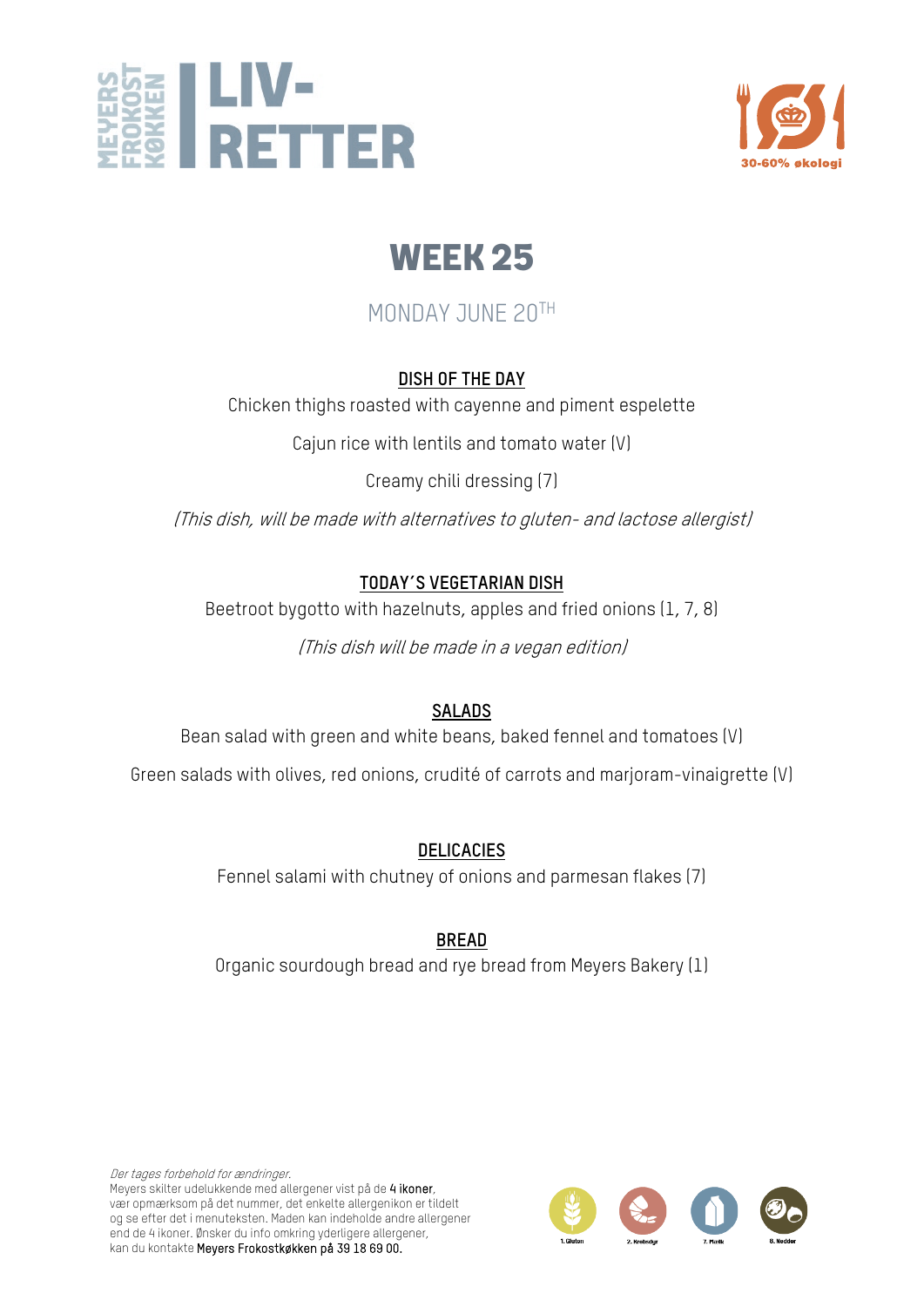



# TUESDAY JUNE 21ST

#### **DISH OF THE DAY**

Baked pork cutlets, marjoram, olives and tomato sauce Gnocchi, butternut squash and sundried tomatoes (V)

Grated cheese, parsley and lemon peel (7)

(This dish, will be made with alternatives to gluten- and lactose allergist)

# **TODAYS VEGETARIAN DISH**

Roasted celeriac, marjoram, olives and tomato sauce

(This dish will be made in a vegan edition)

# **SALADS**

Roasted eggplant, quinoa, arugula, sunflower seeds, lemon peel and artichokes (8, V)

Violette hispi cabbage, fennel, carrots and daikon. Served with baked garlic dressing (V)

# **DELICACIES**

Cold cut of beef with baked onions, basil dressing and capers (7) Grilled vegetables with herb oil and lemon (8)

# **BREAD**

Organic sourdough bread and rye bread from Meyers Bakery (1)

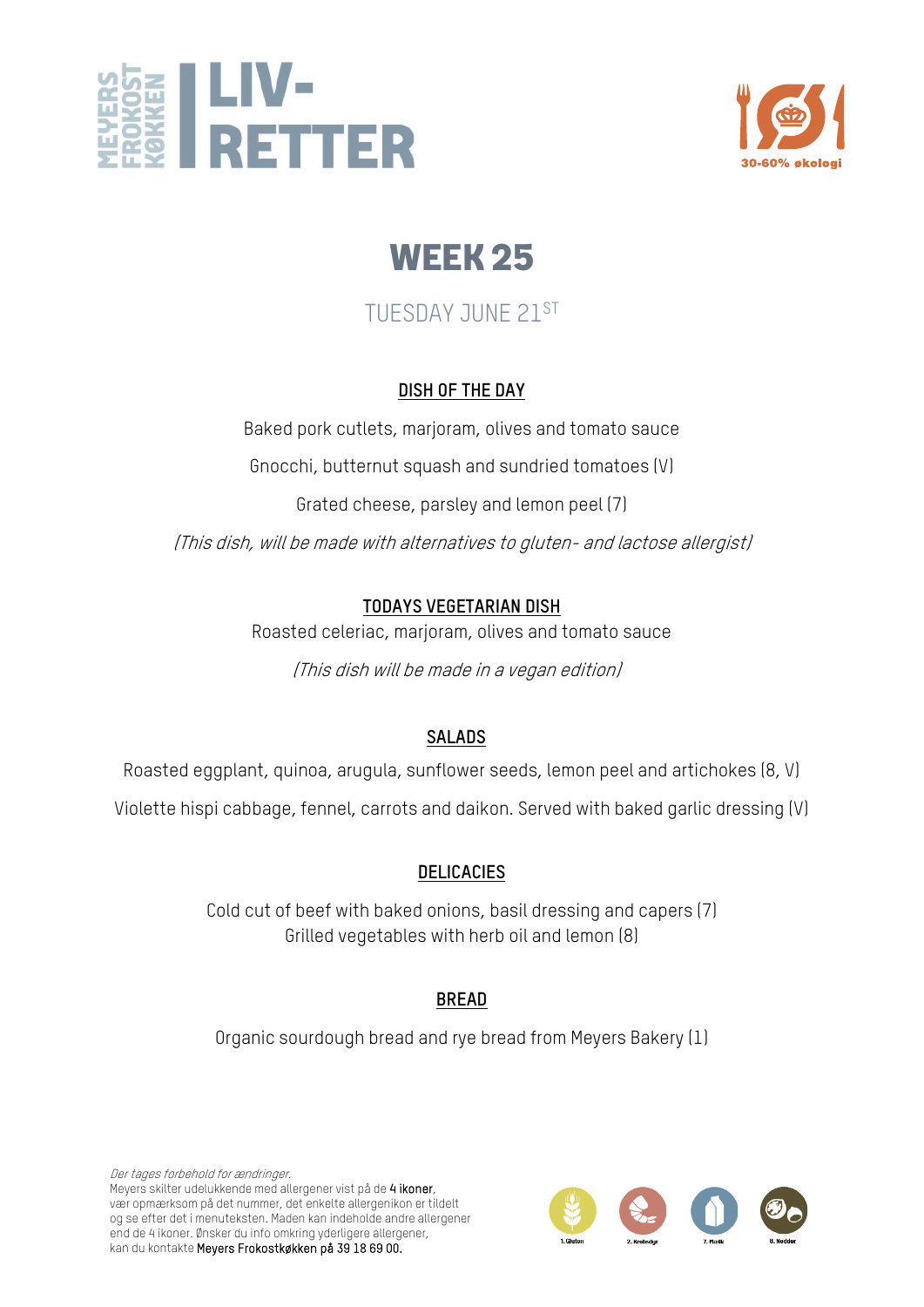



# WEDNESDAY JUNE 22ND

#### **DISH OF THE DAY**

Beef brisket roasted with garlic, onions, rose pepper and oregano

Roasted potatoes with rosemary and olive oil (V)

Tzatziki, mild garlic and cucumber (7)

(This dish, will be made with alternatives to gluten- and lactose allergist)

#### **TODAY´S VEGETARIAN DISH**

Roasted portobello mushrooms with white beans, feta, oregano and garlic (7)

(This dish will be made in a vegan edition)

#### **SALADS**

Pearl barley, grated cauliflower, almonds, lemon and parsley (1, 8, V) Greek salad with tomatoes, olives, cucumber and green leaves (V)

# **DELICACIES**

Chicken salad, fried mushrooms, celery, tarragon and turnip cabbage (7)

Beef rillette with truffle emulsion, toasted hazelnuts and parsley (8)

**BREAD** Organic sourdough bread and rye bread from Meyers Bakery (1)

# **TODAY´S SHOT**

Beetroot, ginger, lemon

Der tages forbehold for ændringer. Meyers skilter udelukkende med allergener vist på de 4 ikoner, vær opmærksom på det nummer, det enkelte allergenikon er tildelt og se efter det i menuteksten. Maden kan indeholde andre allergener end de 4 ikoner. Ønsker du info omkring yderligere allergener, kan du kontakte Meyers Frokostkøkken på 39 18 69 00.

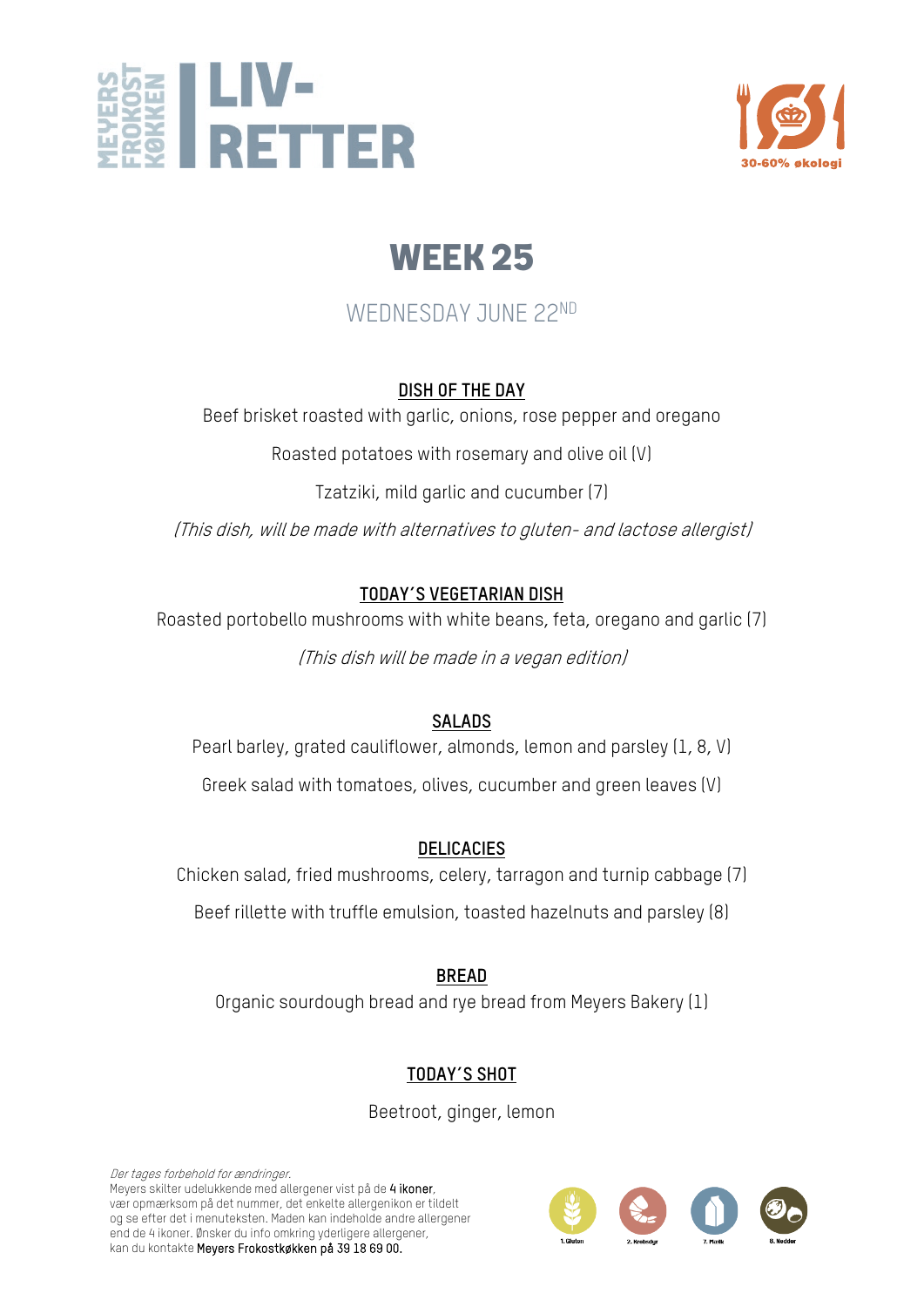



# THURSDAY JUNE 23RD

#### **DISH OF THE DAY**

Yellow curry with turkey, coconut milk, squash, beans, bamboo shoots, bell pepper and basil (2, 8)

Organic jasmine rice (V)

Pickled cucumber, chili and cilantro (8)

(This dish, will be made with alternatives to gluten- and lactose allergist)

# **TODAY´S VEGETARIAN DISH**

Yellow curry with tofu, coconut milk, squash, beans, bamboo shoots, bell pepper and basil (8)

(This dish will be made in a vegan edition)

# **SALADS**

Noodles with pickled carrots, daikon and cucumber. Crispy cabbage with cilantro and herbs (1)

Kale salad with mint, mango, spring onions and toasted sesame (V)

#### **DELICACIES**

Salmon salad with crispy vegetables, skyt and dill (7)

Potato with larch mayo and crispy onions (1)

**BREAD**

Organic sourdough bread and rye bread from Meyers Bakery (1)

# **TODAY´S CAKE**

Mazarin with nougat (1, 7, 8)

Der tages forbehold for ændringer. Meyers skilter udelukkende med allergener vist på de 4 ikoner, vær opmærksom på det nummer, det enkelte allergenikon er tildelt og se efter det i menuteksten. Maden kan indeholde andre allergener end de 4 ikoner. Ønsker du info omkring yderligere allergener, kan du kontakte Meyers Frokostkøkken på 39 18 69 00.